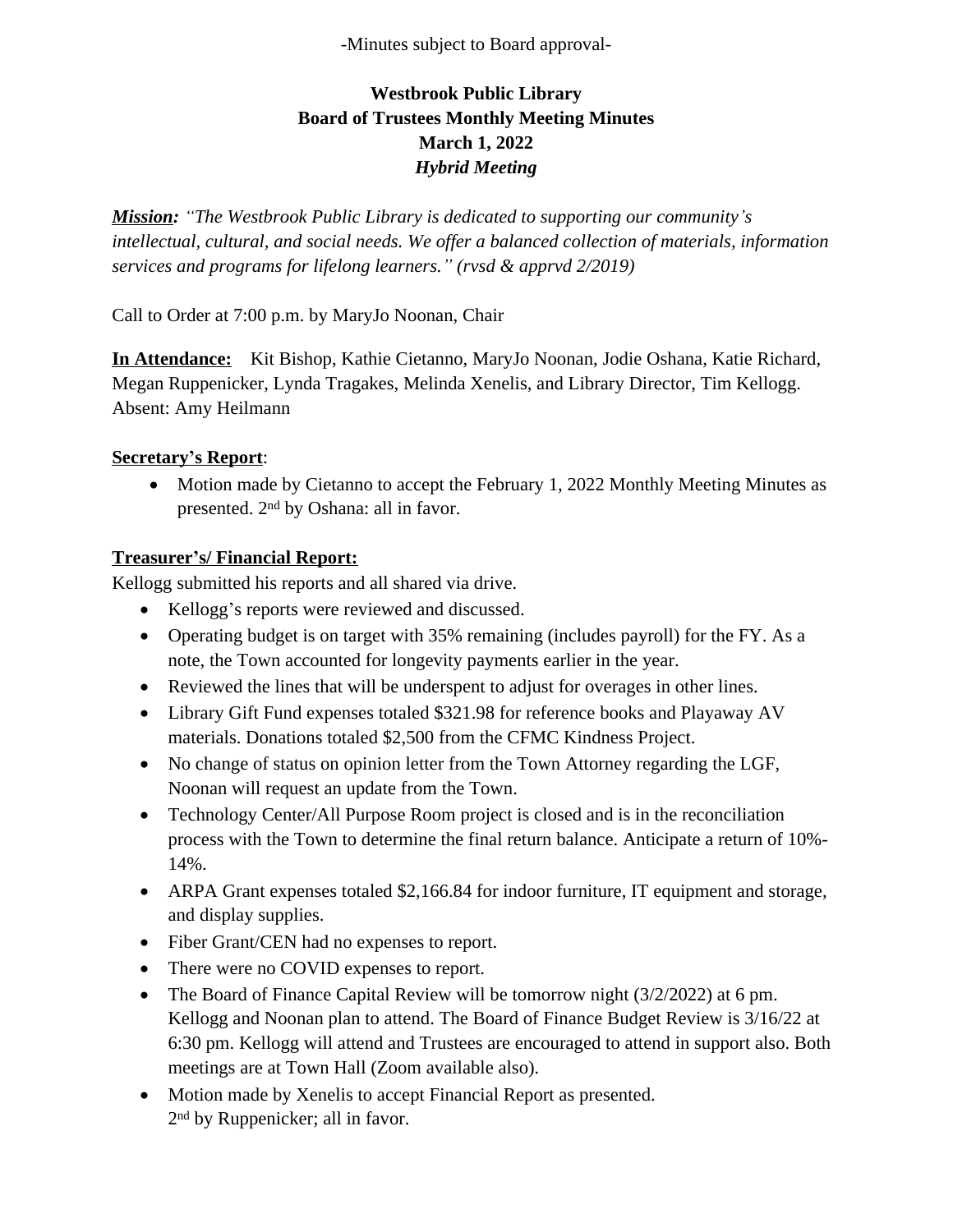## **Library Director's Report:**

Kellogg submitted his report with specifics.

- **o Collection/Services**
	- Statistics reviewed and provided in the Drive. Patron visits were back up in February and physical circulation has continued to stabilize and increase. Digital circulation continues to exceed pre-pandemic years.
	- Ariel and staff have continued to clean up the Reference section to make room for newer and expanding sections.
	- All services have continued to be offered to Library patrons. February was the final month of the Town mandated mask requirement (discussed further under New Business). The Library was closed for a holiday on February 19th. Additionally, the Library had an early closing on the  $4<sup>th</sup>$  and a delayed opening on the  $26<sup>th</sup>$  due to inclement weather predictions.
	- Federal tax form resources have been received and patrons are directed to the CT Dept. of Revenue Services for state resources as needed though staff will print as needed.
	- AARP resumed their tax prep program at the Library but has limited capacity for new clients.

### **o Building/Grounds**

- There have been additional roof leaks that the Town is aware of and at this point waiting on the budget approval.
- Interior painting on the lower level is still pending. Discussion of paint color under Old Business.
- Alarm battery replacement is in process.
- The Fire Marshall is assisting with updated fire exit maps that will be posted at various points in the building.
- Facilities Capital request for replacing the lower level carpet is still in process. HVAC system also needed some replacements parts that have been done.

### **o Staffing/Planning**

- ARPA Grant the remaining outdoor furniture has been delivered but waiting to assemble until the oil tank is removed since that is the location for the furniture. Still waiting on two tables. The proposal for the personal care kits was denied so an additional table was approved instead.
- CEN Project installation should be done in April with a live connection in May.
- Regular professional meetings have continued to be attended by Kellogg, Ariel, and Tricia.
- Grants Ariel and Tricia have finalized the State Library grant proposal for Summer Reading Program and will be submitting. The Dollar General grant didn't work out due to technical issues on their end – will work on for next summer if offered.

### **o Community / Engagement**

- The Lew Daniels Technology Center will host a four-part Computer Basics series in March presented by Shoreline Adult Education.
- The Friends of the Library sponsored the expenses related to National Pizza Day as well as tax form printing in February.